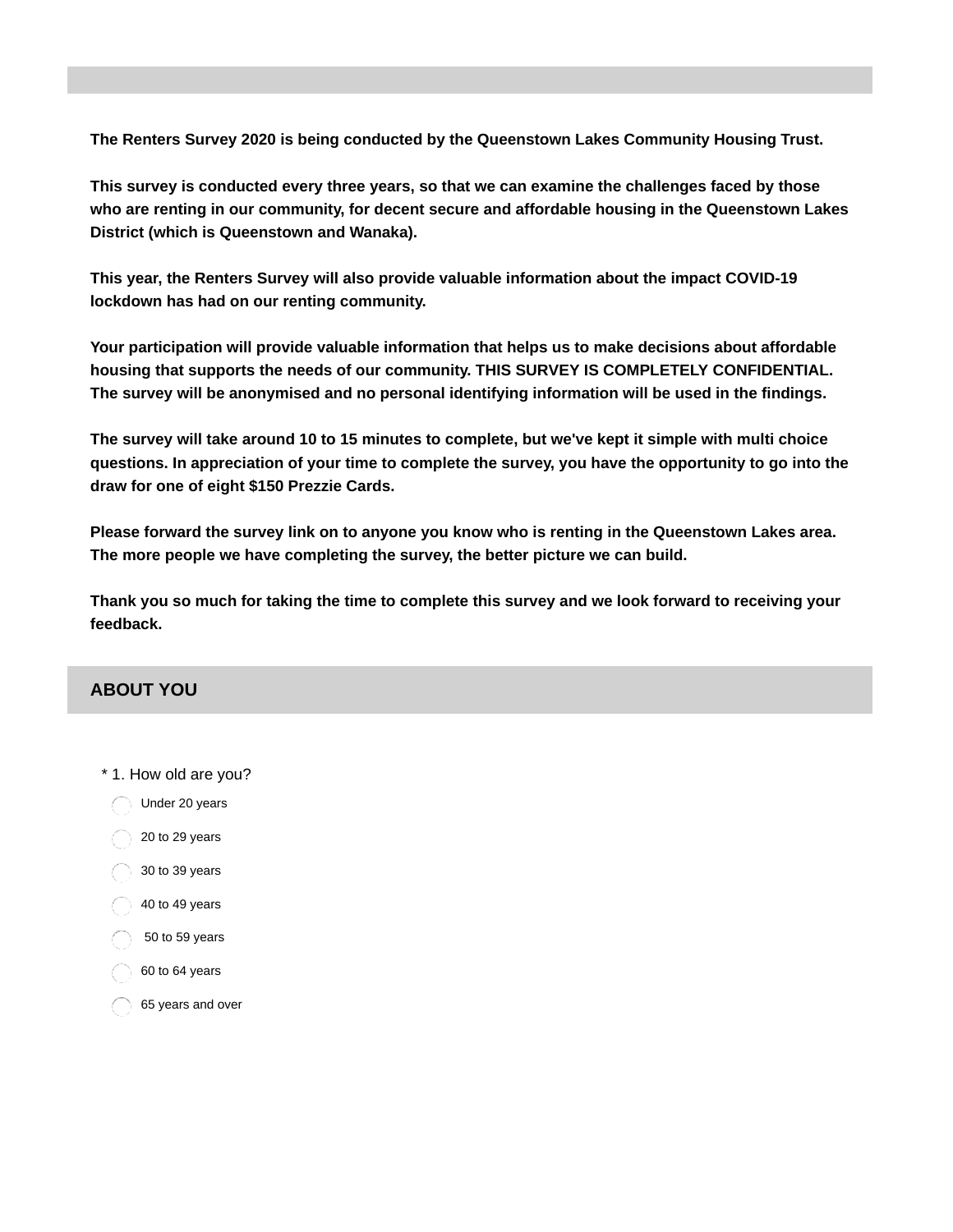### \* 2. What is your gender?

- Male
- Female  $\bigcirc$
- Gender diverse
- Prefer not to say
- 3. What is your ethnicity? (If your ethnicity is diverse, you are welcome to select more than one in order to feel \* better represented.)

| NZ European            |
|------------------------|
| Maori                  |
| Pacific Peoples        |
| Australian             |
| <b>British</b>         |
| European               |
| Asian                  |
| Indian                 |
| Middle Eastern         |
| North American         |
| Latin American         |
| Canadian               |
| Prefer not to say      |
| Other (please specify) |
|                        |
|                        |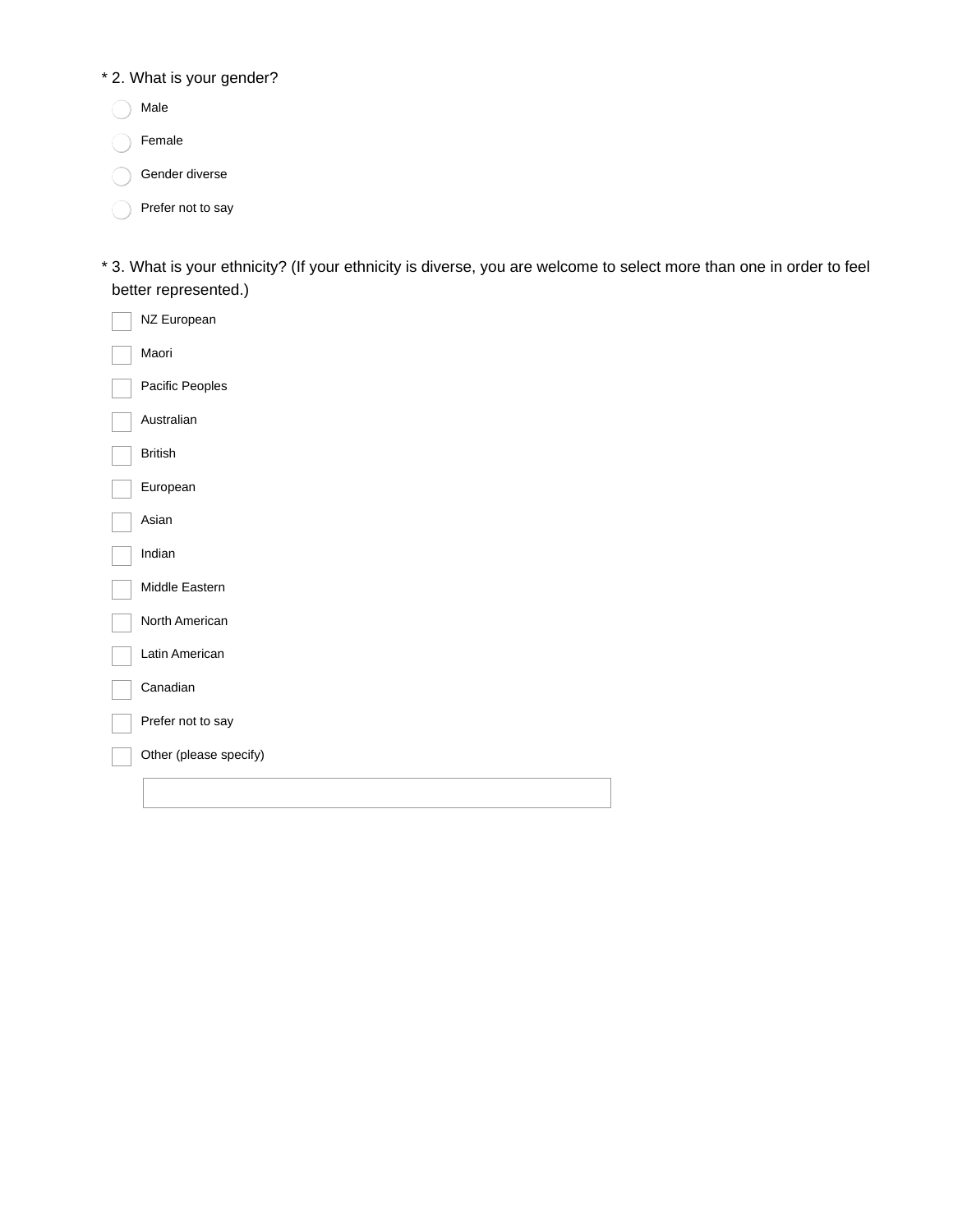#### \* 4. What is your current NZ residency status?

| NZ citizen                                                                |
|---------------------------------------------------------------------------|
| Australian citizen                                                        |
| Permanent resident                                                        |
| Work to residency visa                                                    |
| Employment visa                                                           |
| Essential Skills visa, Silver Fern visa or South Island Contribution visa |
| Short Term Visitor visa or Tourist visa                                   |
| Interim visa or transitioning to a new visa                               |
| Post Study Work visa                                                      |
| Student visa                                                              |
| Partner and Children visa                                                 |
| Sponsored Work visa                                                       |
| Working Holiday visa                                                      |
| Work Search visa                                                          |
| Other (please specify)                                                    |
|                                                                           |

\* 5. What was your main reason for choosing to live in the Queenstown Lakes area?

- I have family living here
- **For work/business oppportunities**
- For sport and recreation
- I have friends that live here
- It's a beautiful place to live
- I followed my partner here
- The Queenstown / Wanaka area was part of my travel plans
- \* 6. Do you rent or own the property you live in?
	- Rent
	- Own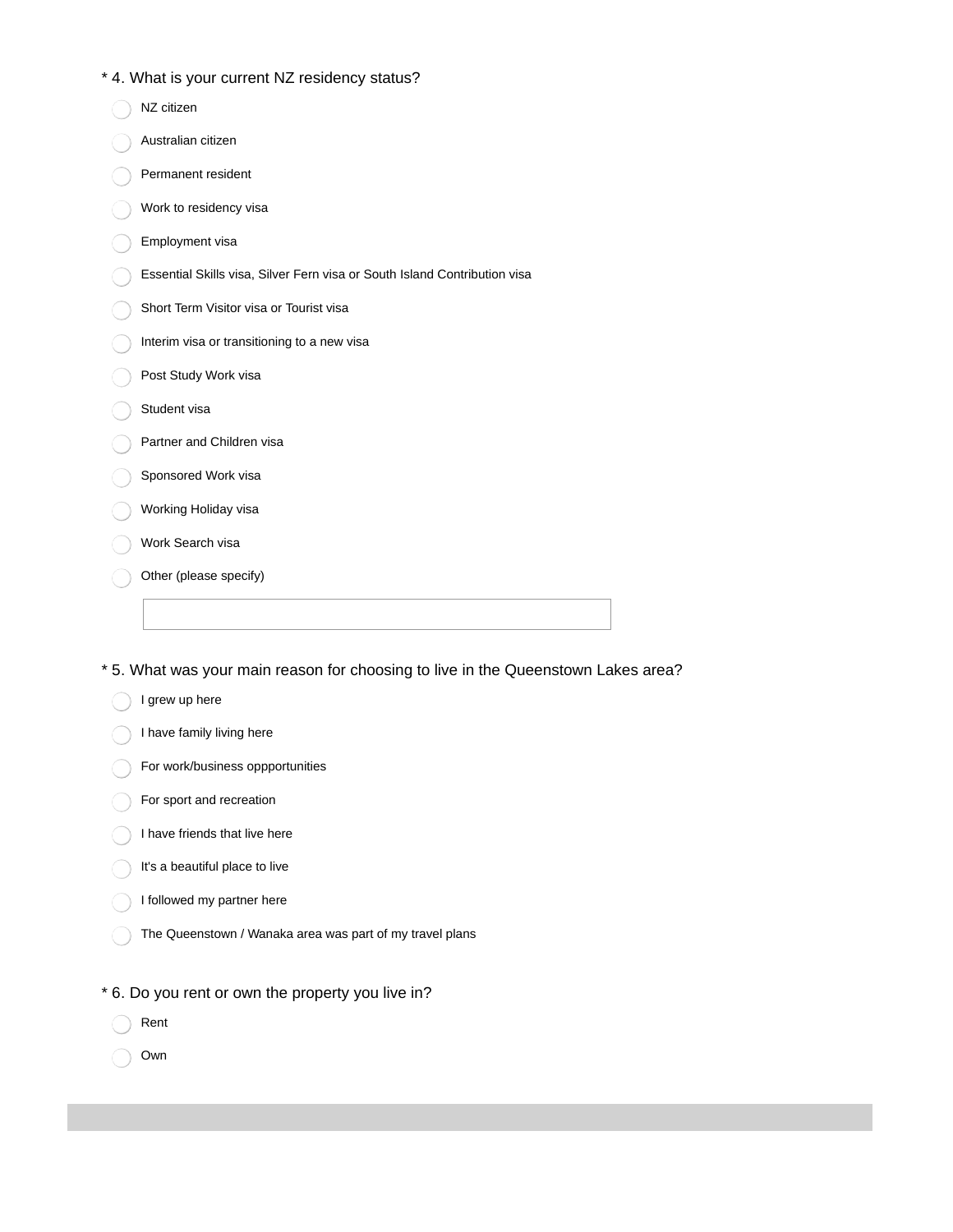Thank you for your willingness to participate in this survey. From here on, the questions are related specifically to those who are tenants in our community.

However, in appreciation of your engagement we would still like to offer you the opportunity to enter the draw for one of 8 \$150 prezzie cards. If you would like to do this, please hit the 'next' button below.

- \* 7. Do you rent in the Queenstown or Wanaka area?
	- Queenstown Area
	- Wanaka Area

#### \* 8. What part of Queenstown do you rent in?

- Arrowtown
- Arthur's Point
- Fernhill/Sunshine Bay
- Frankton
- Goldfield Heights
- Hanley's Farm
- Jack's Point
- Kelvin Heights
- Lake Hayes Estate
- Shotover Country
- Queenstown (downtown and Queenstown Hill)
- Quail Rise
	- Other (please specify)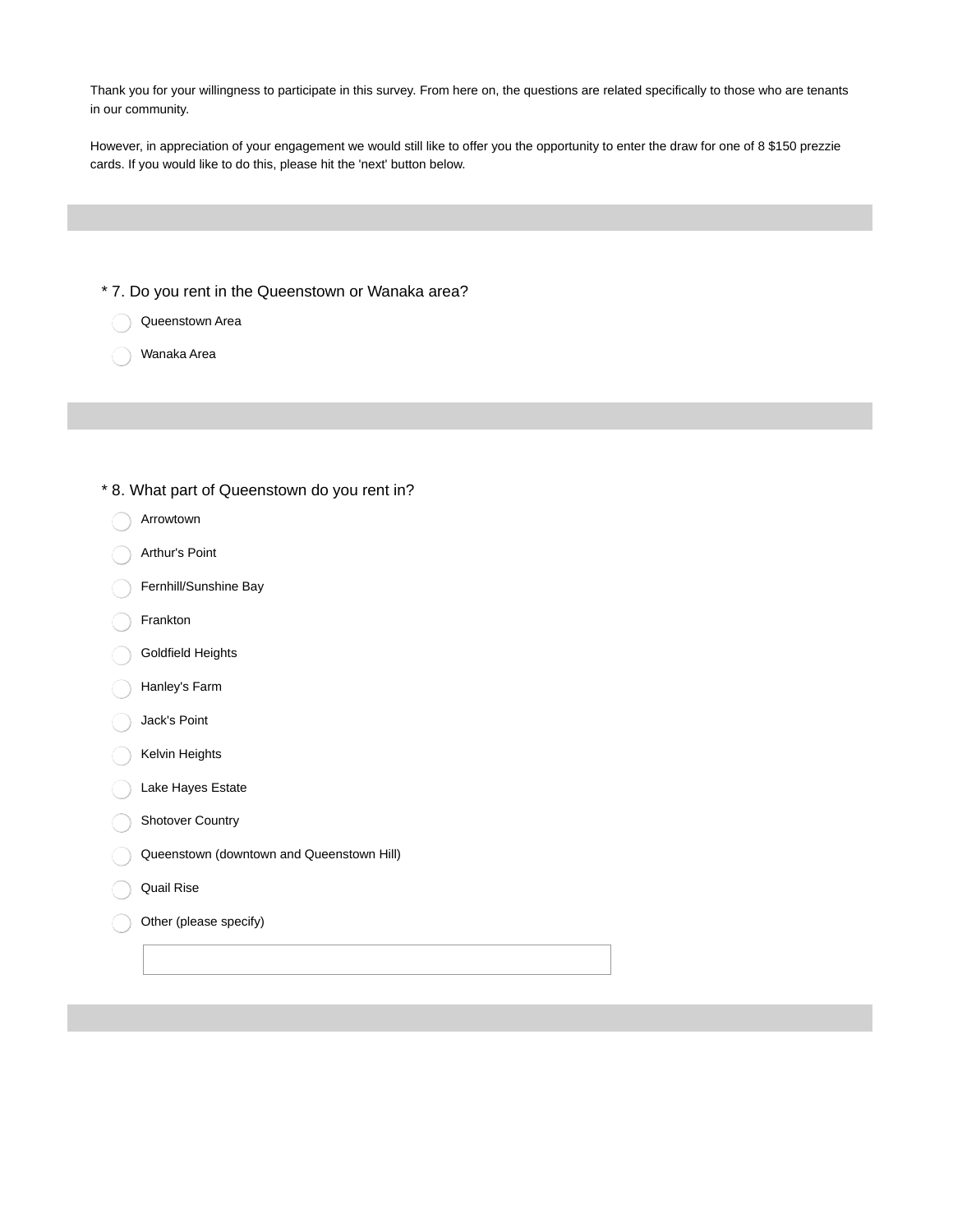\* 9. What part of the Wanaka area do you rent in?

\* 10. How long have you been living in the Queenstown Lakes area?

- Less than 6 months ◯
- 6 months to 1 year  $\bigcirc$
- 1 to 2 years
- 2 to 3 years
- 3 to 4 years
- 4 to 5 years
- 5 to 10 years
- More than 10 years
- \* 11. Have you previously owned a home in the Queenstown Lakes area?
	- Yes
	- No

#### **YOUR HOME**

- \* 12. Who do you currently rent your home through?
	- Directly from the owner of the property ∩
	- Through a property management company
	- Sublease from another tenant
	- Other (please specify)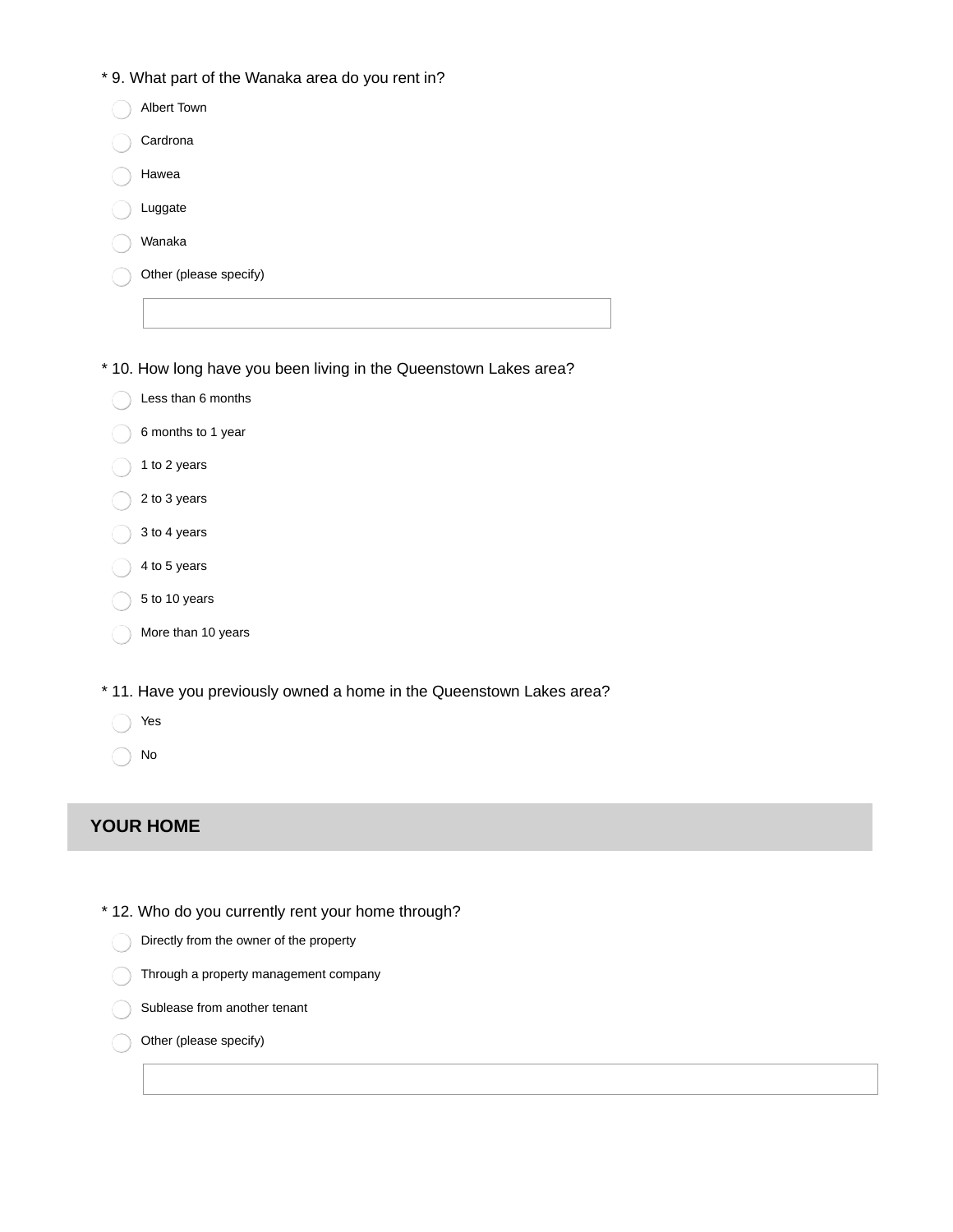\* 13. What type of home are you currently living in?

|  | 1 bedroom apartment/unit/flat |
|--|-------------------------------|
|  | 2 bedroom apartment/unit/flat |
|  | 3 bedroom apartment/unit/flat |
|  | 2 bedroom house               |
|  | 3 bedroom house               |
|  | 4 bedroom house               |
|  | Other (please specify)        |
|  |                               |
|  |                               |

14. What is the entire weekly rent charged for your apartment/unit/flat/home? (Please answer based on the \* rent PRIOR TO COVID-19 lockdown)

- Less than \$100 per week  $\bigcirc$
- Between \$101 and \$200 per week
- Between \$201 and \$300 per week
- Between \$301 and \$400 per week
- Between \$401 and \$500 per week
- Between \$501 and \$600 per week
- Between \$601 and \$700 per week
- Between \$701 and \$800 per week
- Between \$801 and \$900 per week
- Between  $$901$  and  $$1,000$  per week
- \$1,001 per week or more
- I'm not sure

\* 15. What is your rental situation?

- I rent the entire apartment/unit/house
- I rent a self contained flat that is part of someone else's home
- I am in a flatting situation

Other (please specify)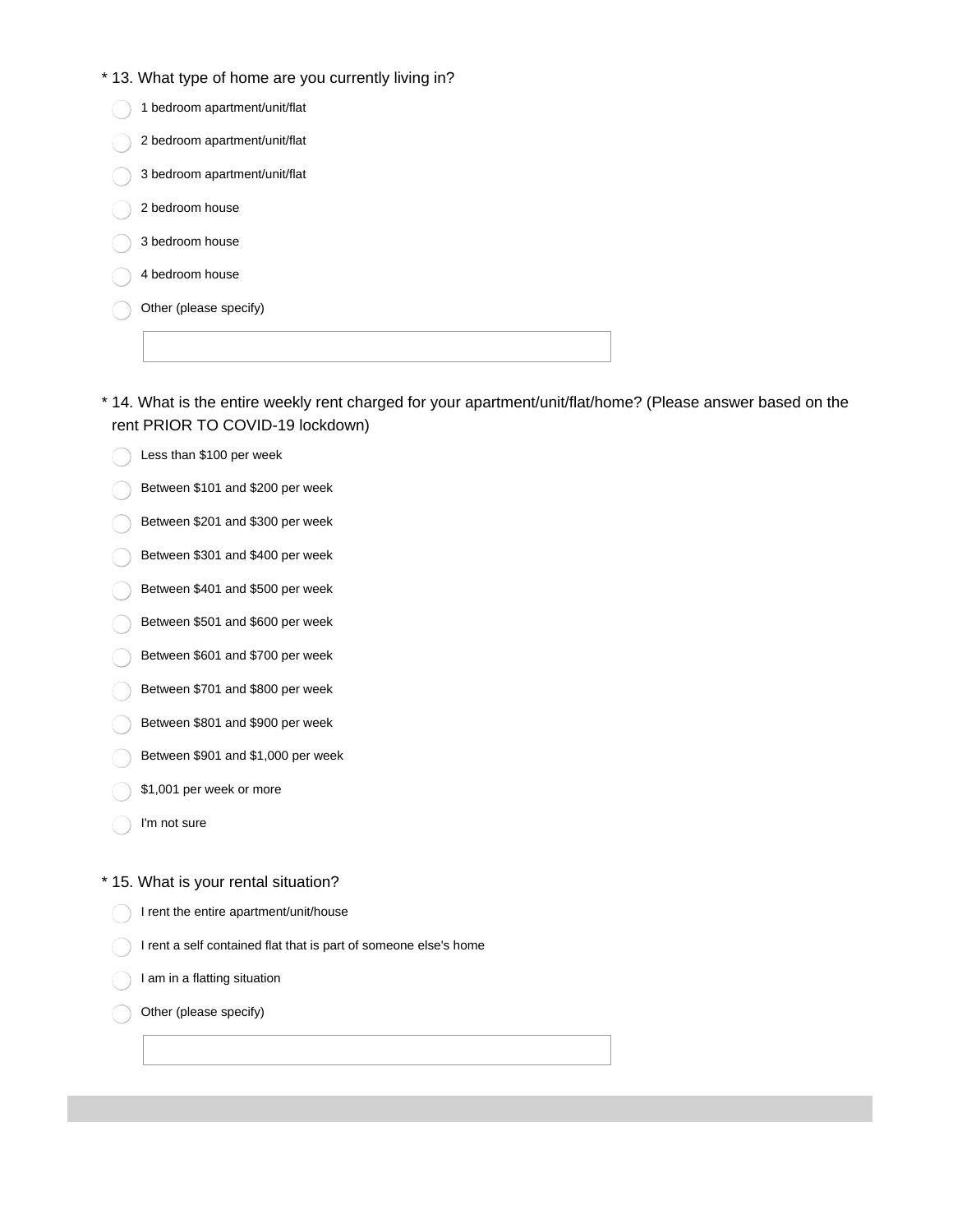| * 16. What is the weekly rent for your room? (Please answer based on your rent PRIOR TO COVID-19 |  |
|--------------------------------------------------------------------------------------------------|--|
| lockdown)                                                                                        |  |

| Less than \$100 a week                                                                         |
|------------------------------------------------------------------------------------------------|
| Between \$101 and \$200 a week                                                                 |
| Between \$201 and \$300 a week                                                                 |
| Between \$301 and \$400 a week                                                                 |
| Between \$401 and \$500 a week                                                                 |
| \$501 or more a week                                                                           |
|                                                                                                |
| * 17. Does your weekly rent include any of the following expenses? (Select as many that apply) |
| No other expenses included                                                                     |
| Food                                                                                           |
| Electricity                                                                                    |
| Gas                                                                                            |
| Phone/internet                                                                                 |
| Streaming subscriptions (such as SKY, Netflix etc.)                                            |
| Other (please specify)                                                                         |
|                                                                                                |
|                                                                                                |

- \* 18. Do you live with a partner/spouse?
	- No, I'm single
	- No, we don't live together  $\bigcirc$
	- $\bigcirc$ Yes, I do
- \* 19. Do you have dependent children living with you?
	- Yes  $\bigcirc$
	- $\bigcirc$ No
	- I have shared custody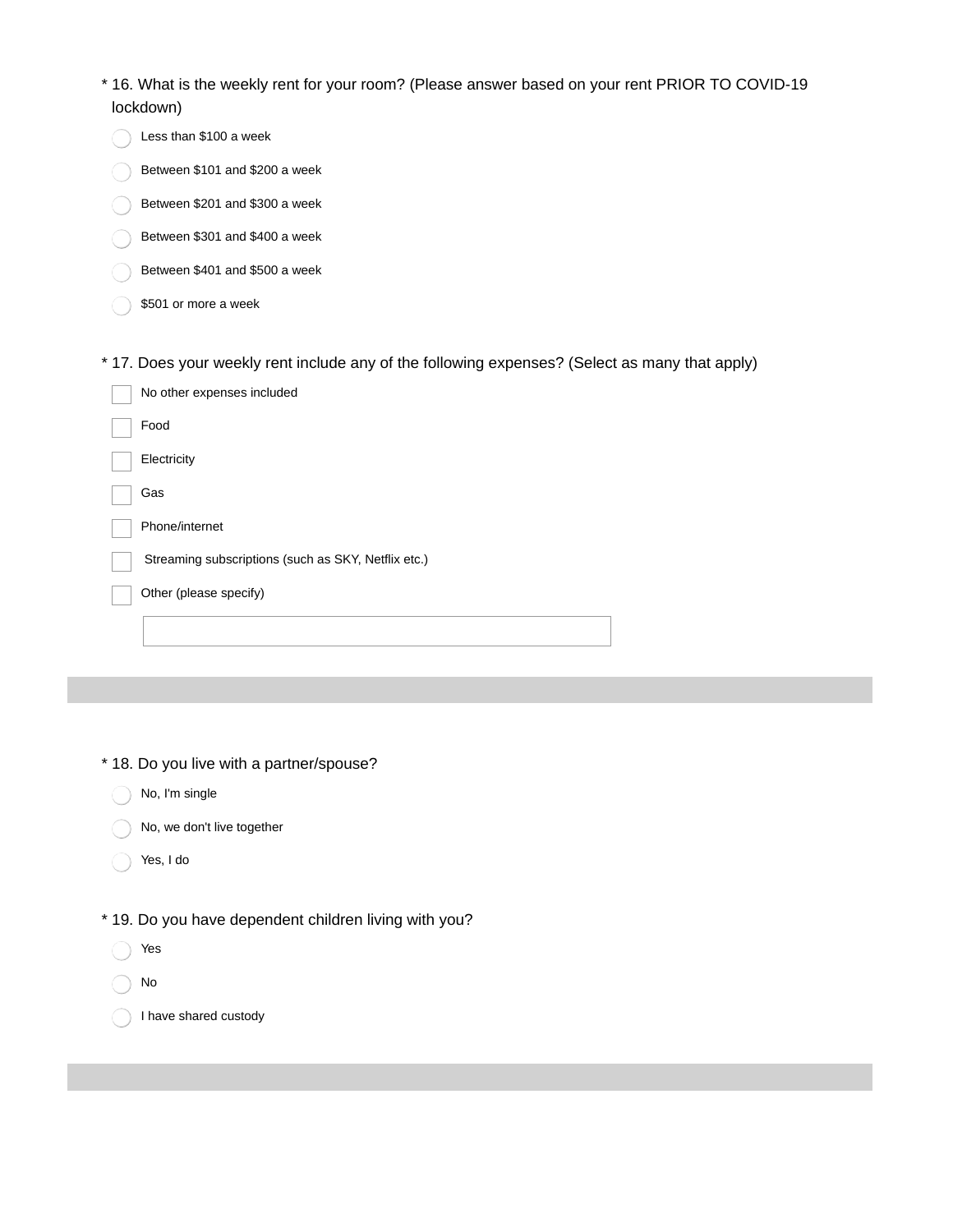\* 20. How many dependant children do you have living with you?

| 1           |
|-------------|
| 2           |
| 3           |
| 4           |
| More than 4 |

\* 21. Other than a partner or children, how many other people do you live with?

| None                                                                       |
|----------------------------------------------------------------------------|
| 1                                                                          |
| 2                                                                          |
| 3                                                                          |
| 4                                                                          |
| More than 4                                                                |
|                                                                            |
| * 22. Do you share your room with anyone who is not your partner or child? |
| Yes                                                                        |
| No                                                                         |
|                                                                            |
| * 23. Since the COVID-19 lockdown, has your landlord reduced your rent?    |
| Yes                                                                        |
| Yes, but only in the short term                                            |
| No                                                                         |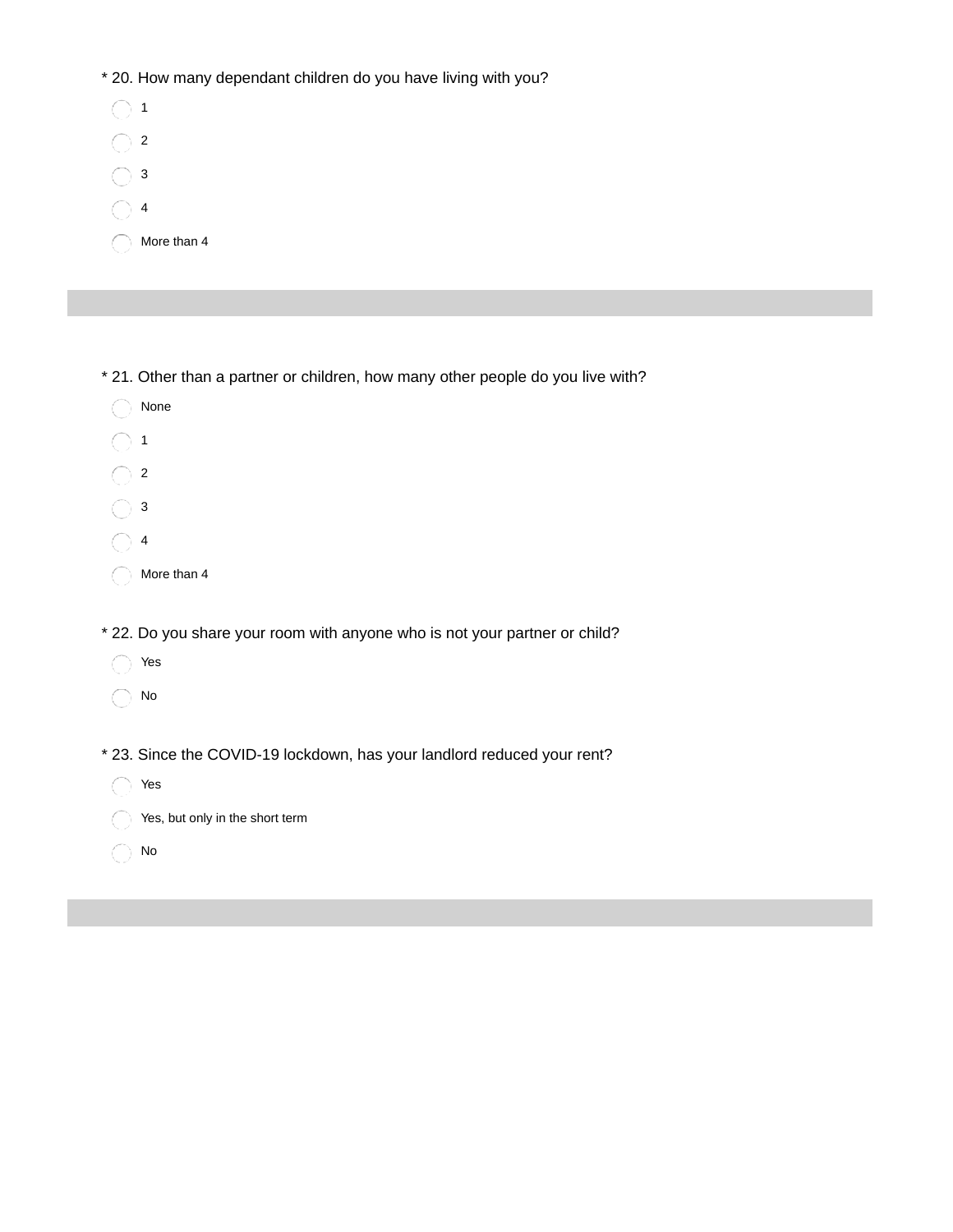|  |  |  | * 24. Does this make your rent affordable? |
|--|--|--|--------------------------------------------|
|--|--|--|--------------------------------------------|

| Yes                                         |
|---------------------------------------------|
| No, due to complete loss of work/redundancy |
| No, due to reduced income                   |
| Other (please specify)                      |
|                                             |
|                                             |

- \* 25. Are you able to adequately heat your home?
	- Yes ∩

No  $\bigcirc$ 

\* 26. What are the barriers to adequately heating your home? (Select all that apply)

| High cost of heating                   |
|----------------------------------------|
| Poorly insulated home                  |
| Unrepaired holes and gaps in the house |
| Lack of adequate heating devices       |
| Other (please specify)                 |
|                                        |
|                                        |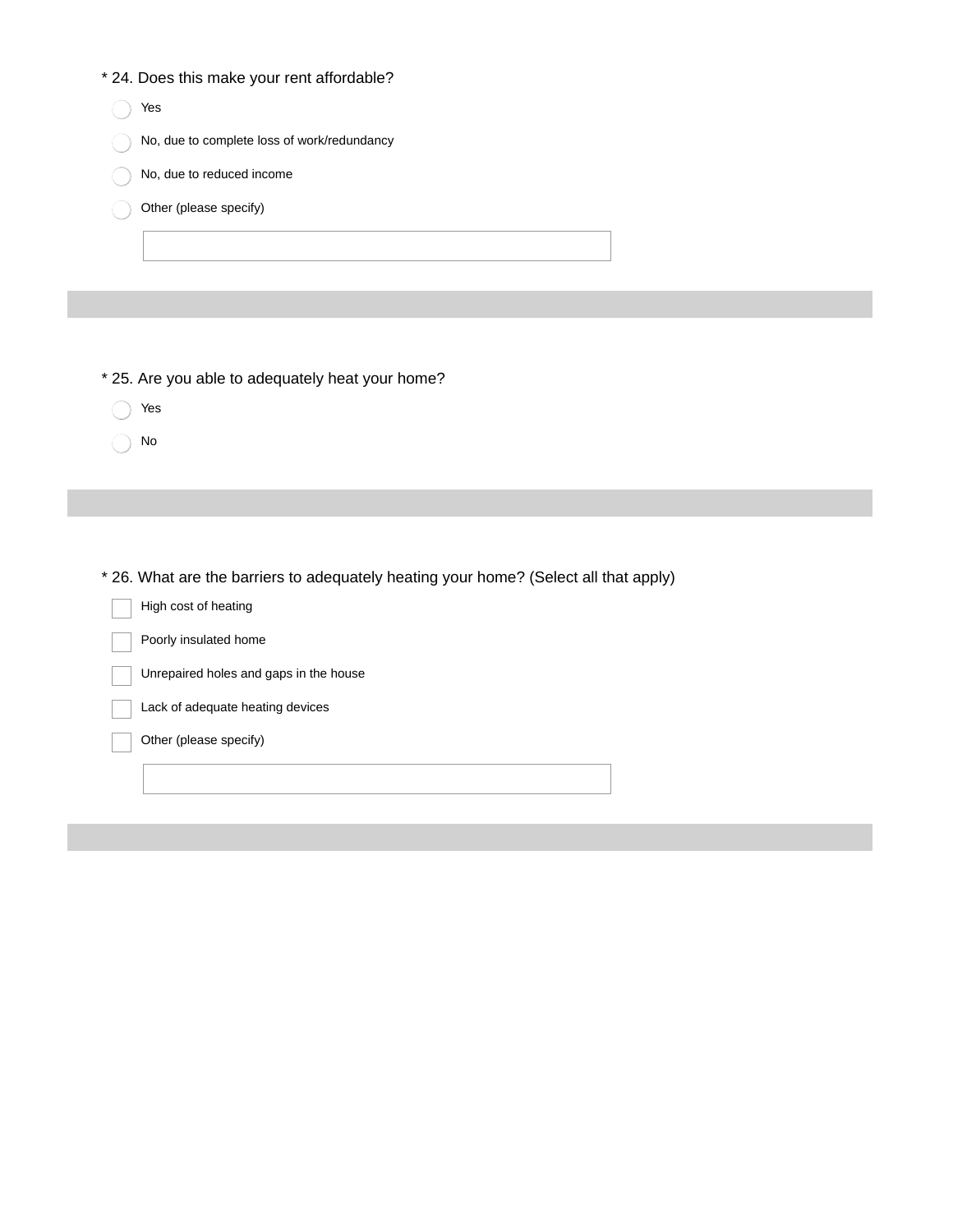### \* 27. In regards to your current renting situation, how satisfied are you with the following?

|                                                   | Very satisfied | Moderately<br>satisfied | Unsatisfied | N/A |
|---------------------------------------------------|----------------|-------------------------|-------------|-----|
| The location of your<br>home                      |                |                         |             |     |
| The cost of your<br>rent/board                    |                |                         |             |     |
| The security of your<br>tenancy (length of lease) |                |                         |             |     |
| Your home being well<br>insulated and dry         |                |                         |             |     |
| Your landlord keeps your<br>home well maintained  |                |                         |             |     |
| Relationship with your<br>landlord/agent          |                |                         |             |     |
| Comments                                          |                |                         |             |     |
|                                                   |                |                         |             |     |

\* 28. In the past five years, have you rented anywhere else in New Zealand?

Yes

No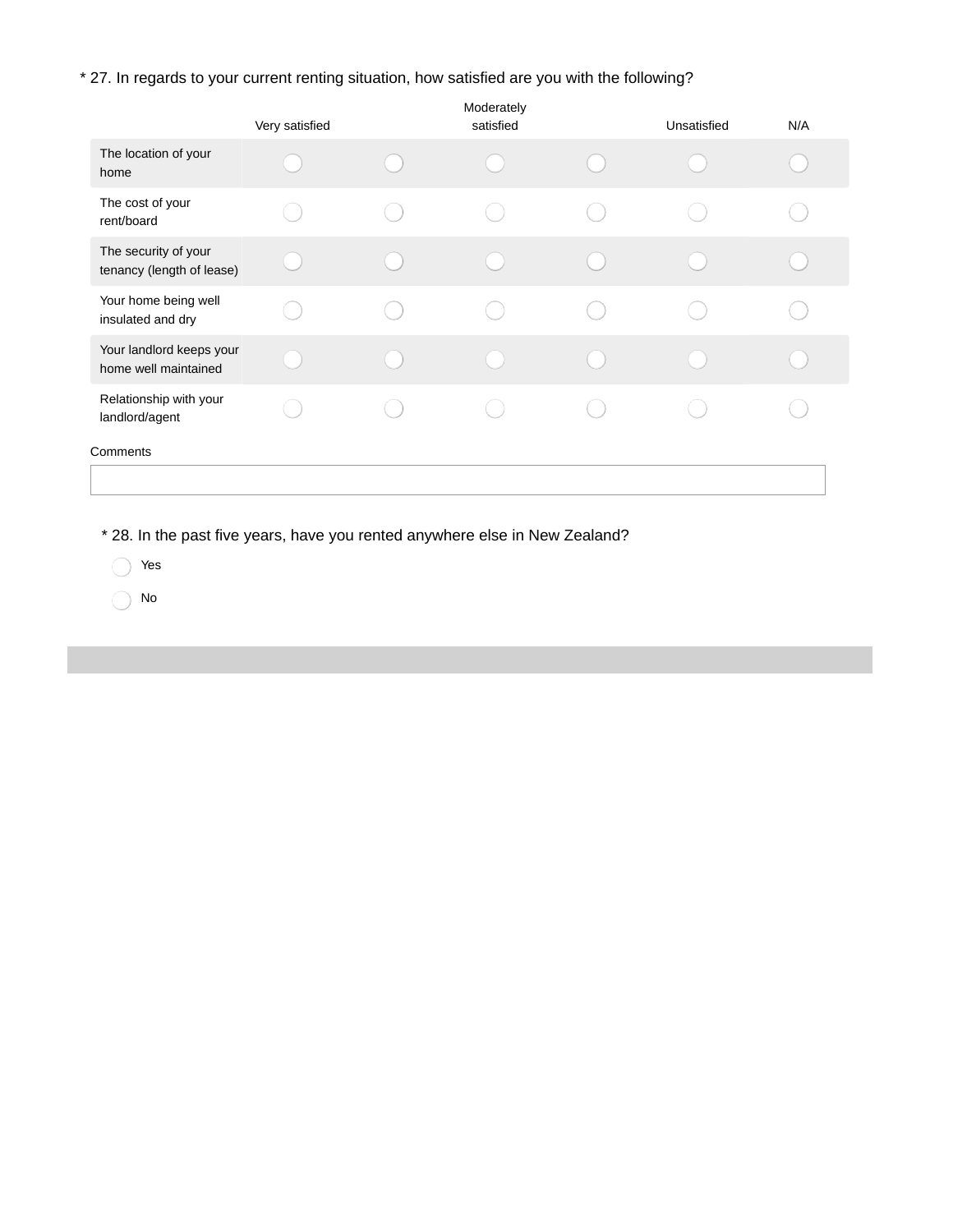- \* 29. Which part of New Zealand were you renting in, immediately before coming to Queenstown?
	- Auckland  $\bigcap$
- Northland  $\bigcirc$
- Hamilton ∩
- Waikato €
- Tauranga €
- Bay of Plenty  $\bigcap$
- Gisborne
- Hawkes Bay ).
- New Plymouth Ì
- Taranaki
- Wellington
- Manawatu-Whanganui ſ.
- Nelson
- Tasman
- Malborough
- West Coast (South Island)
- Christchurch
- Canterbury
- Dunedin
- Otago
- Invercargill
- Southland $\bigcap$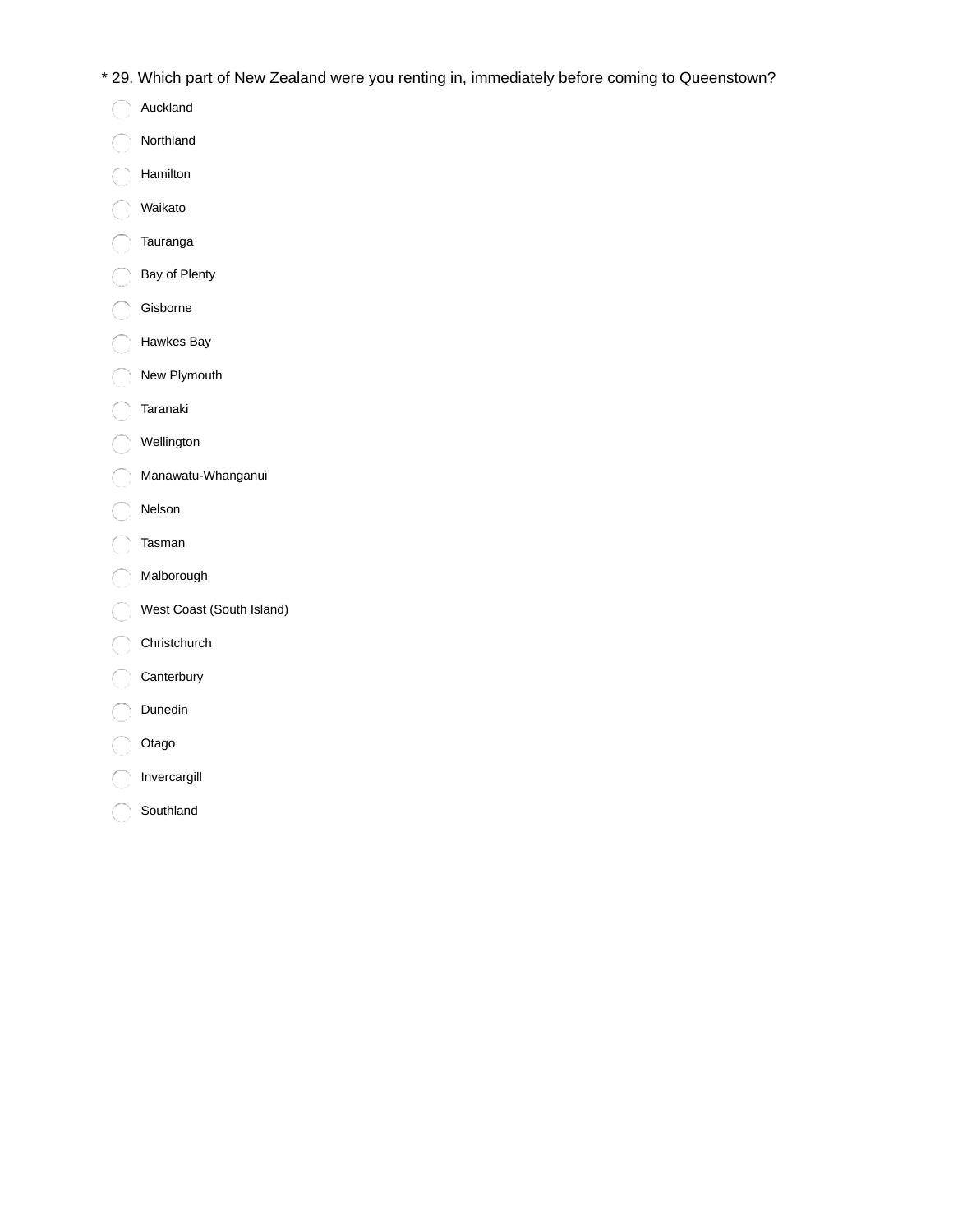30. How does your experience of renting in the Queenstown Lakes area compare to your most recent \* experience of renting elsewhere in New Zealand?

|                                                  | Queenstown Lakes area is worse | Queenstown Lakes area is about<br>the same | Queenstown Lakes area is better |
|--------------------------------------------------|--------------------------------|--------------------------------------------|---------------------------------|
| Affordability of rent                            |                                |                                            |                                 |
| Choice/variety of rental<br>properties available |                                | ⊖                                          |                                 |
| Quality of rental<br>properties available        |                                |                                            |                                 |
| Cost of heating your<br>home                     |                                | ()                                         |                                 |
| Security of your tenancy<br>(length of tenancy)  |                                |                                            |                                 |
| Overcrowding in your<br>home                     |                                |                                            |                                 |

# **YOUR OCCUPATION**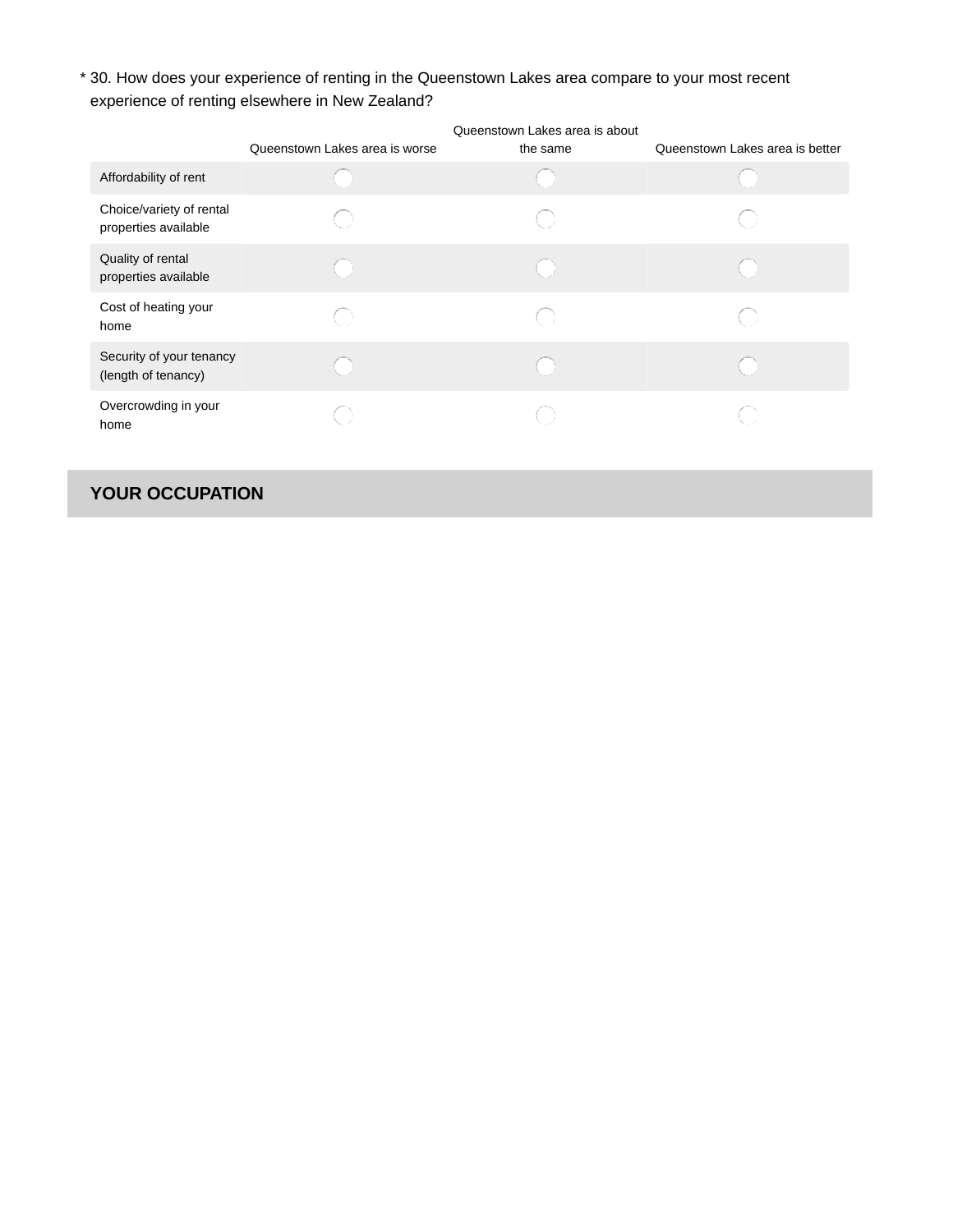- 31. Which of the following best describes your line of work? (Please answer based on your employment prior \* to COVID-19 lockdown)
	- Tourism Operations (e.g. adventure tourism, ski operator, tour operator)
	- Accommodation and Food Services
	- Construction
- Retail Trade
- Agriculture, Forestry and Fishing
- Mining
- Manufacturing
- Electricity, Gas, Water and Waste Services
- Wholesale Trade
- Transport, Postal and Warehousing
- Information Media and Telecommunications
- Financial and Insurance Services
- Rental and Real Estate Services
- Professional, Scientific and Technical Services
- Administrative and Support Services
- Public Administration and Safety, including local government
- Education and Training
- Health Care and Social Assistance
- Arts and Recreation Services
- Self employed / business owner
- Stay at home parent / caregiver
- Job seeker / unemployed
- Retired
- Other (please specify)
- \* 32. Do you have a degree or trade qualification?
	- Yes
	- No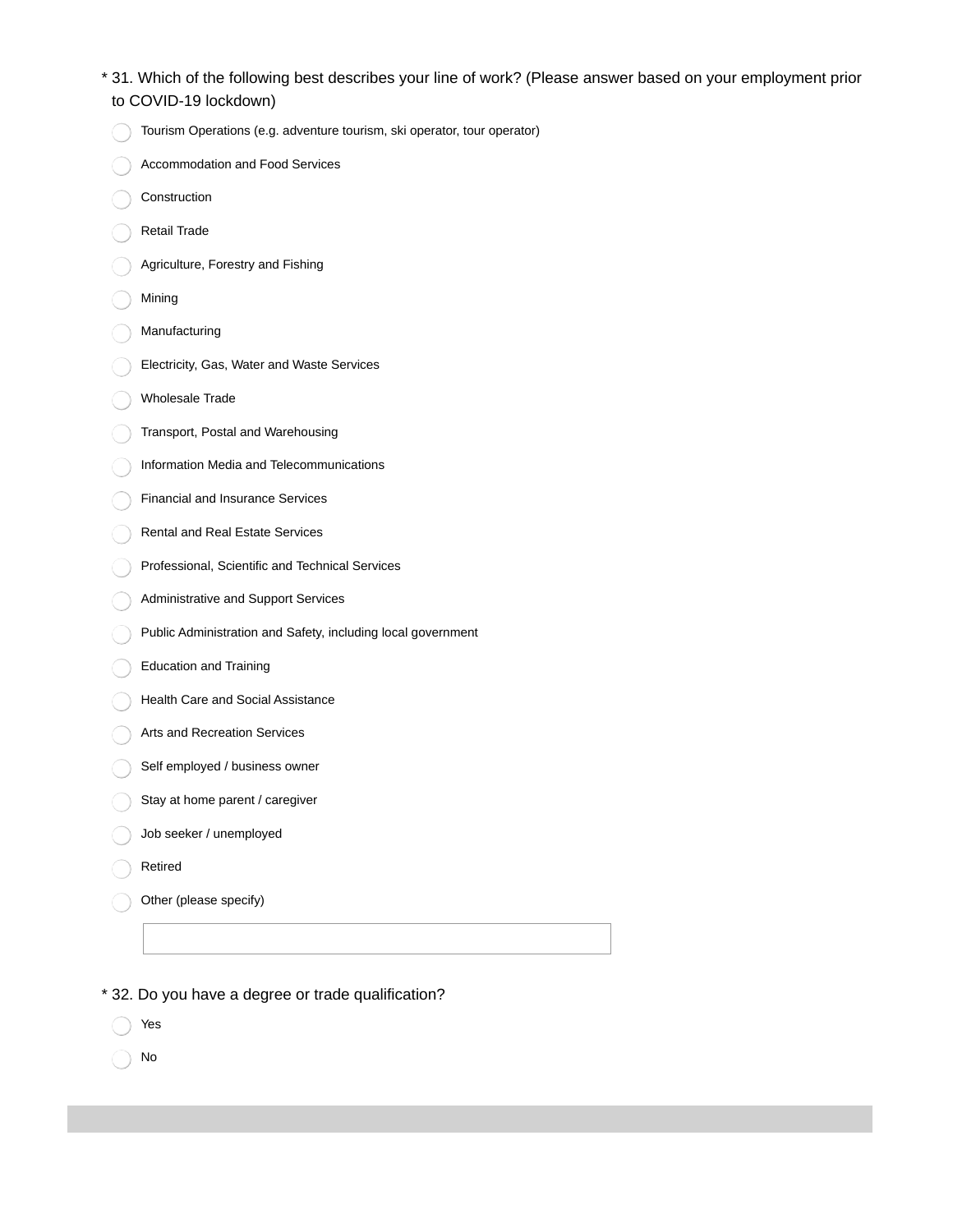\* 33. Is your line of work in the Queenstown Lakes area related to your qualification?

- Yes
- No

| t 34. On average, how many hours a week do you spend working? (Please answer based on your employment * |  |
|---------------------------------------------------------------------------------------------------------|--|
| PRIOR TO COVID-19 lockdown)                                                                             |  |

- Less than 10
- Between 10 and 14
- Between 15 and 19
- Between 20 and 29
- Between 30 and 34
- Between 35 and 39
- 40 hours a week
- Between 41 and 44
- Between 45 and 49
- 50 hours or more a week
- \* 35. Have your hours of work changed since the COVID-19 lockdown?
	- ∩ No change
	- Increased hours
	- Reduced hours
	- Not working at present, but hope to resume my job
	- Made redundant from work
	- My business hasn't survived
	- Other (please specify)

**YOUR FINANCIAL POSITION**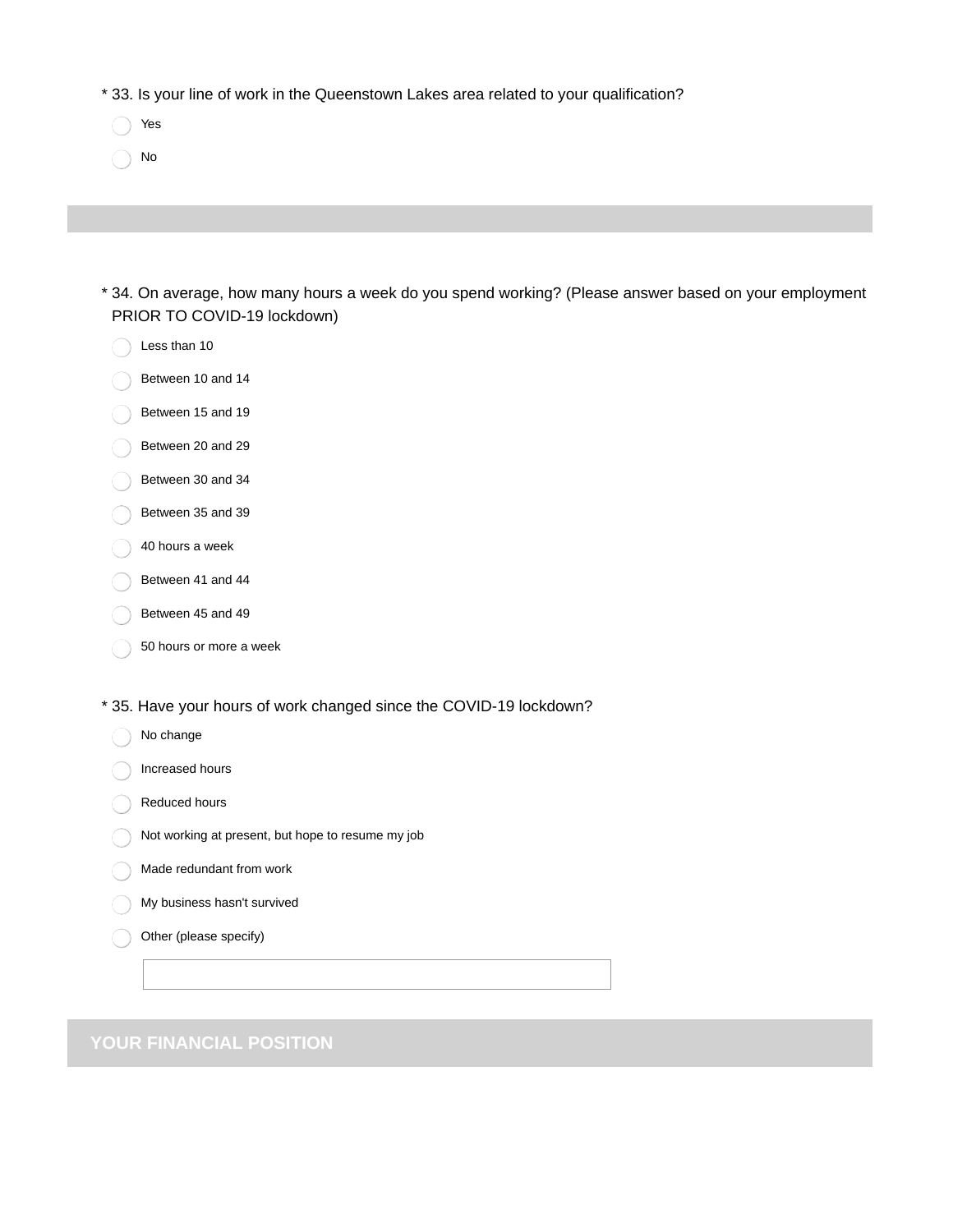\* 36. PRIOR TO COVID-19, what was your total household income (annual income, before tax)?

- Under \$15,000
- Between \$15,000 and \$29,000
- Between \$30,000 and \$49,999
- Between \$50,000 and \$74,999
- Between \$75,000 and \$99,999
- Between \$100,000 and \$150,000
- Over \$150,000
- 37. PRIOR TO COVID-19, how many of the below made up your total household income? (Select all that \* apply)

| Your main employment                |
|-------------------------------------|
| Your business income                |
| Spouse/partners income              |
| Accommodation Supplement            |
| Working for Families tax credit     |
| Sole Parent Support                 |
| Child Support                       |
| Health and Disability Allowance     |
| Income from family or family trust  |
| Jobseeker Support                   |
| New Zealand Superannuation          |
| Rental income from another property |
| Other (please specify)              |
|                                     |
|                                     |

\* 38. Since the COVID-19 lockdown, has your total household income reduced?

|  | No reduction in income                      |
|--|---------------------------------------------|
|  | Yes, one income lost                        |
|  | Yes, two incomes lost                       |
|  | Yes, one income reduced                     |
|  | Yes, two incomes reduced                    |
|  | Yes, one income lost and one income reduced |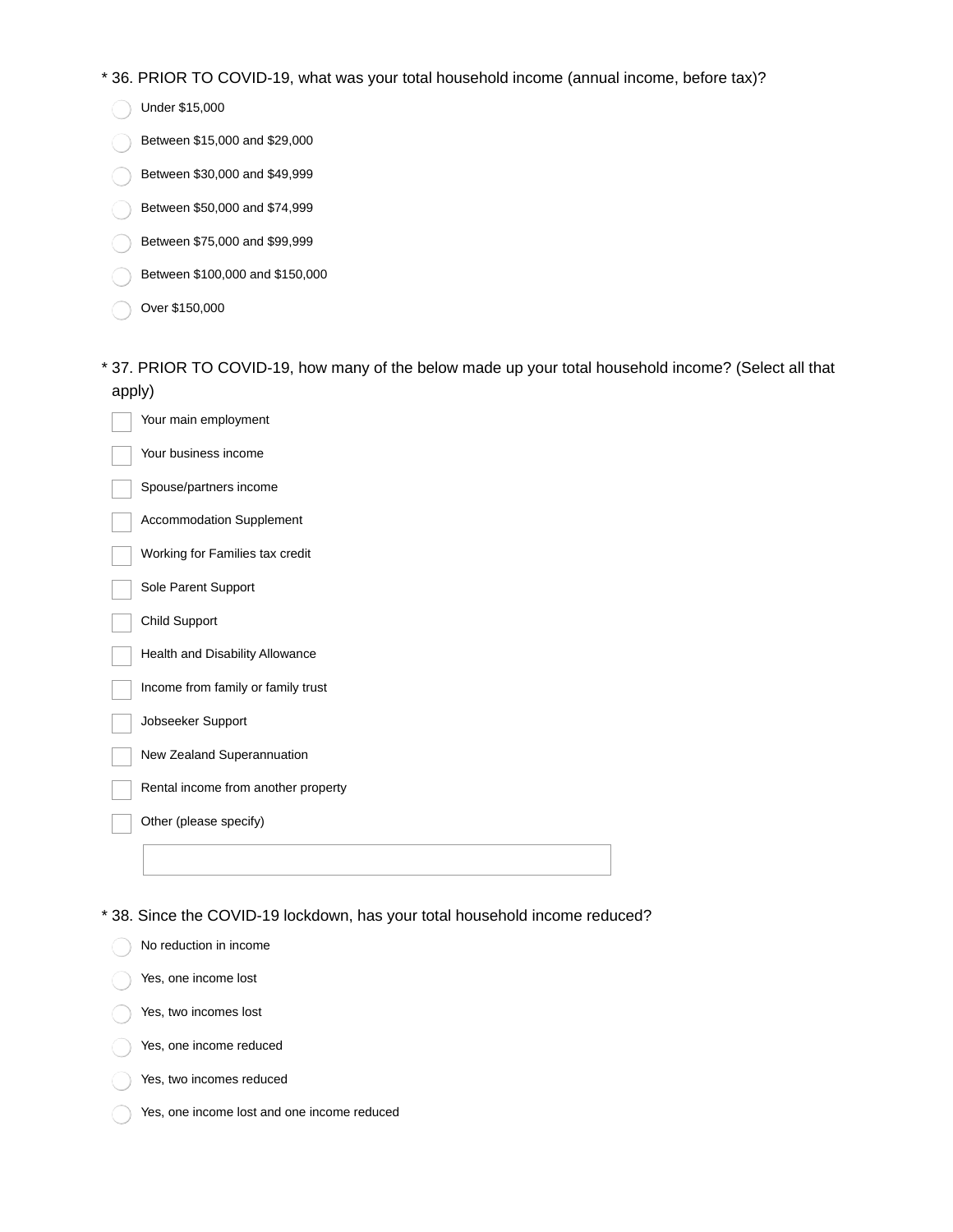\* 39. Do you use credit cards or loans as a means to supplement your household income?

Regularly

**Occasionally** 

No

### **YOUR FUTURE PLANS**

\* 40. How long do you intend to live in the Queenstown Lakes area?

|  | Less than 1 year |
|--|------------------|
|--|------------------|

- Between 1 and 2 years
- Between 2 and 5 years
- For the foreseeable future
- I'm not sure

\* 41. Is housing affordability a barrier to your long term commitment to the Queenstown Lakes District?

- Yes
- No

Possibly

Comments:

\* 42. Do you aspire to buy a home in the Queenstown Lakes area either now or in the future?

Yes  $\bigcirc$ 

No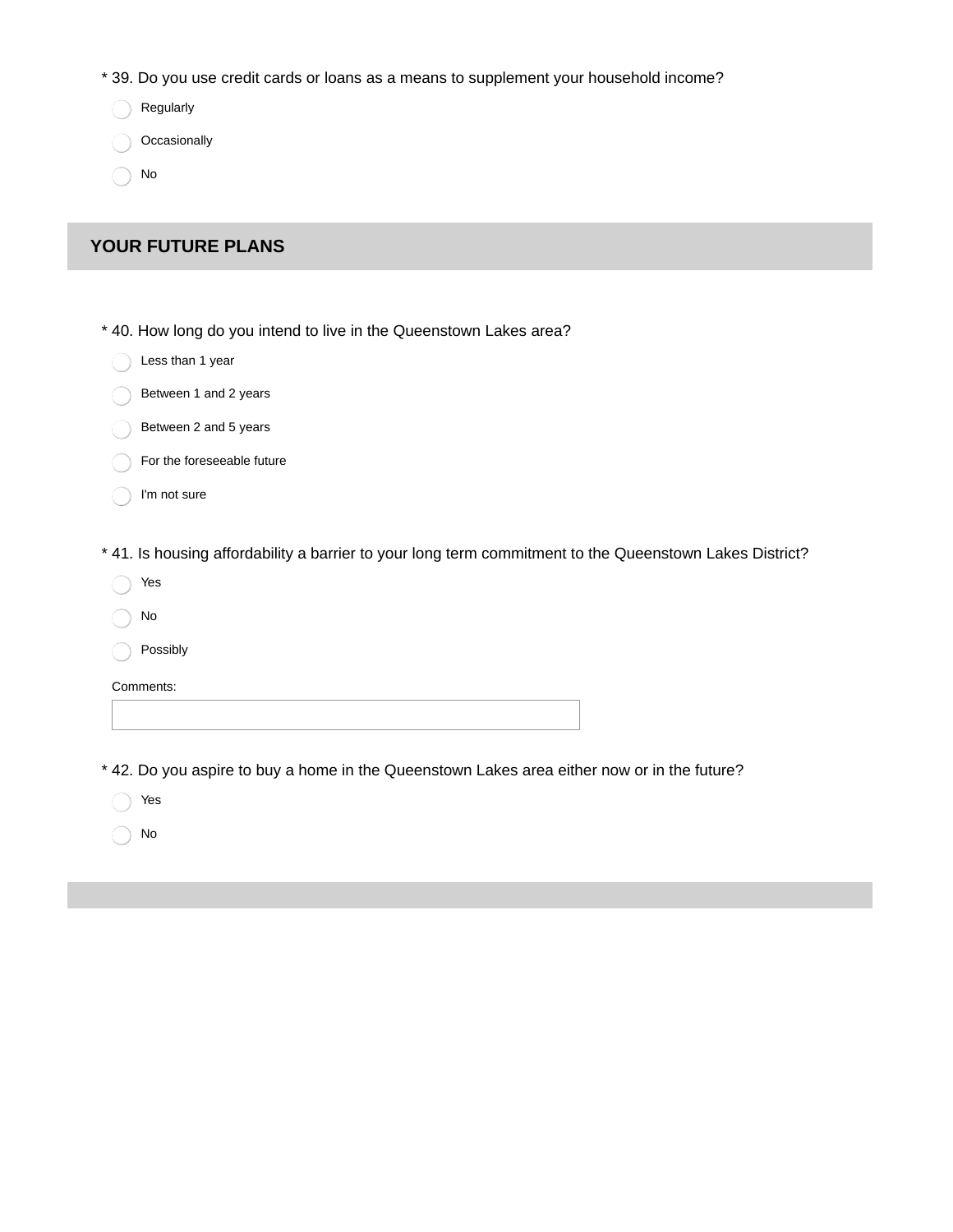| * 43. What are the reasons you are not planning to buy a property in the Queenstown Lakes area? (Select all |  |
|-------------------------------------------------------------------------------------------------------------|--|
| that apply)                                                                                                 |  |

| I will not be staying in Queenstown long term        |
|------------------------------------------------------|
| I already own property or land elsewhere             |
| I cannot afford to buy a property in Queenstown      |
| I don't want the responsibility of owning a property |
| Other (please specify)                               |
|                                                      |
|                                                      |
|                                                      |

\* 44. Why do you aspire to own your own home? (Select all that apply)

T.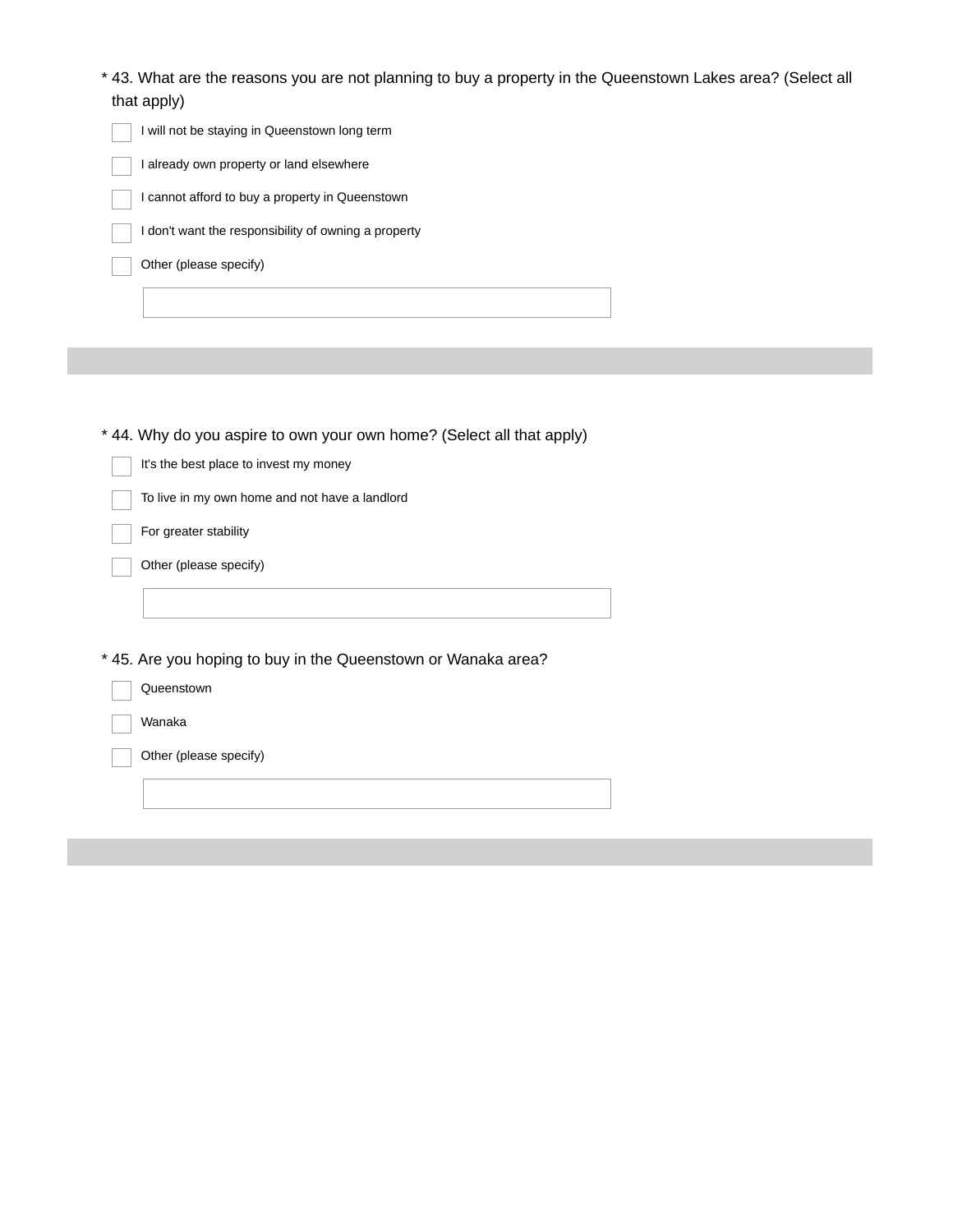\* 46. Which part of Queenstown are you hoping to buy a property in? (You can select up to three)

| Arrowtown                                 |
|-------------------------------------------|
| Arthur's Point                            |
| Fernhill / Sunshine Bay                   |
| Frankton                                  |
| Goldfield Heights                         |
| Hanley's Farm                             |
| Jack's Point                              |
| Kelvin Heights                            |
| Lake Hayes Estate                         |
| Shotover Country                          |
| Queenstown (downtown and Queenstown Hill) |
| Quail Rise                                |
| Other (please specify)                    |
|                                           |
|                                           |

\* 47. Which part of the Wanaka area are you hoping to buy a property in? (You can select up to three)

| Albert Town            |  |
|------------------------|--|
| Cardrona               |  |
| Hawea                  |  |
| Luggate                |  |
| Wanaka                 |  |
| Other (please specify) |  |
|                        |  |
|                        |  |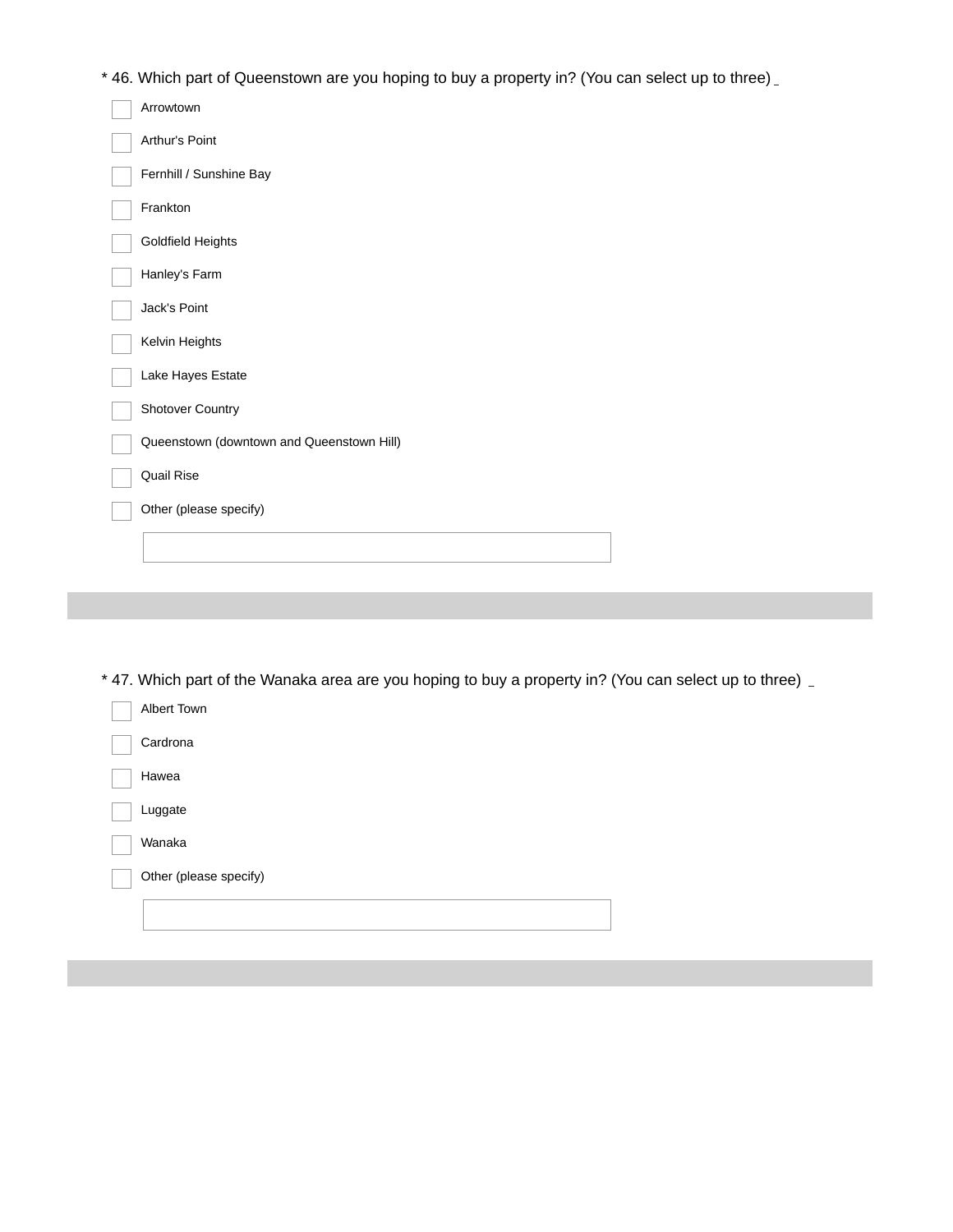- \* 48. When are you planning to buy a property?
	- In the next year
	- In 1 to 3 years
	- In 3 to 5 years
	- In the longer term

\* 49. What is stopping you from buying sooner? (Select all that apply)

| I need to save a bigger deposit |
|---------------------------------|
|                                 |
|                                 |

- I haven't found the right property yet
- I have another property to sell first
- I need to increase my income
- I need greater job stability
- I need to pay off some debt
- I'm hoping house prices will drop
- I want to wait until things settle down after COVID-19 lockdown
- Other (please specify)

- \* 50. Will you be buying a property alone or with someone else?
	- Alone
	- With my husband/wife/partner
	- With a friend/s
	- With parents
	- With my brother/sister
	- Other (please specify)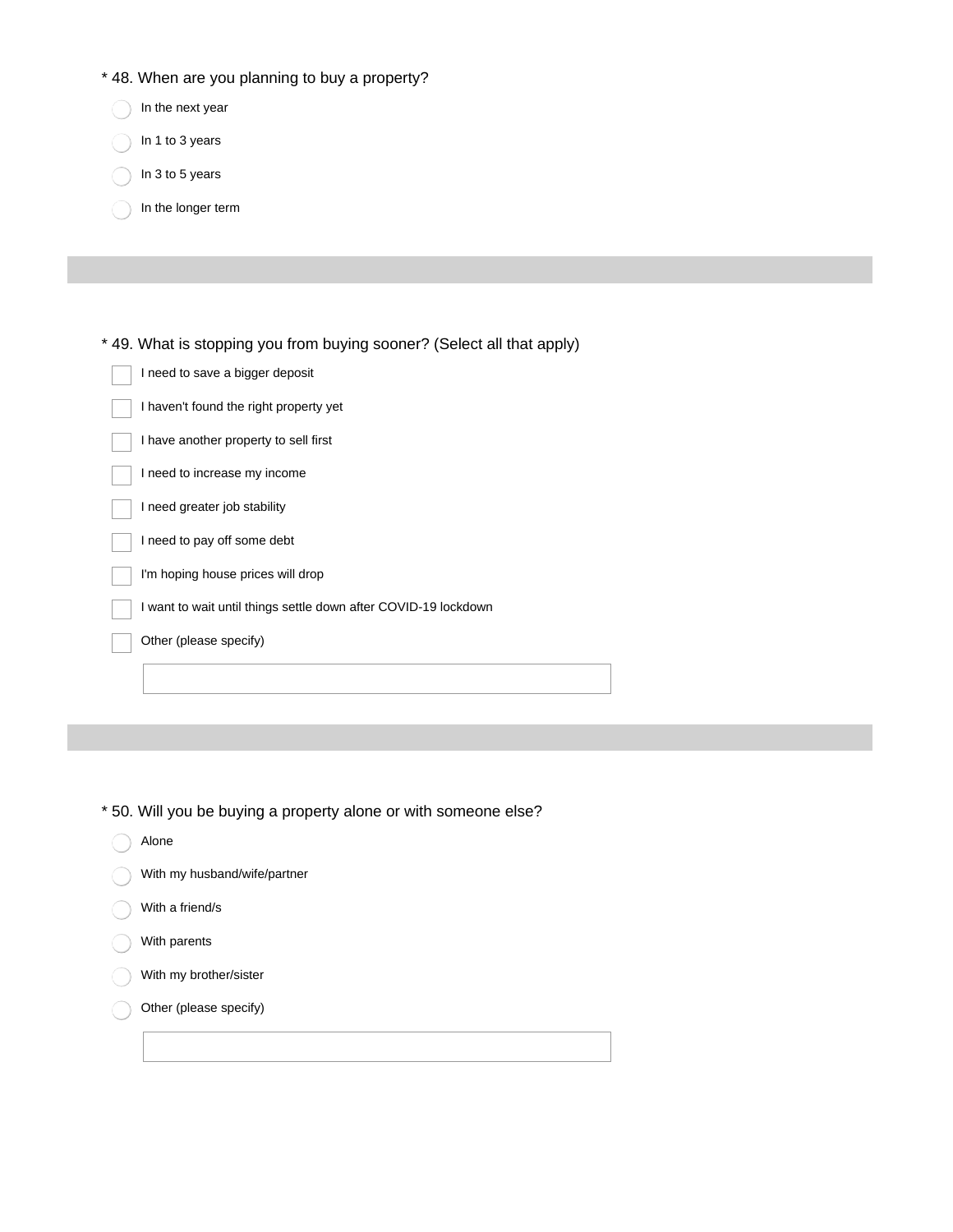| * 51. Do you or your partner currently own a property or land anywhere in the world?                    |
|---------------------------------------------------------------------------------------------------------|
| Yes, in New Zealand                                                                                     |
| Yes, overseas                                                                                           |
| No                                                                                                      |
|                                                                                                         |
|                                                                                                         |
|                                                                                                         |
| * 52. What sort of property do you own?                                                                 |
| Residential dwelling                                                                                    |
| Commercial building                                                                                     |
| Bare land                                                                                               |
| Other (please specify)                                                                                  |
|                                                                                                         |
|                                                                                                         |
| * 53. Do you receive rent on this property?                                                             |
| Yes                                                                                                     |
| No                                                                                                      |
|                                                                                                         |
| * 54. Do you intend to sell the property to assist with purchasing a home in the Queenstown Lakes area? |
| Yes                                                                                                     |
| No                                                                                                      |
|                                                                                                         |
| <b>YOUR WELLBEING</b>                                                                                   |
|                                                                                                         |
|                                                                                                         |
| * 55. Do you have family that you're connected to in New Zealand?                                       |
| Yes                                                                                                     |

 $\bigcirc$  No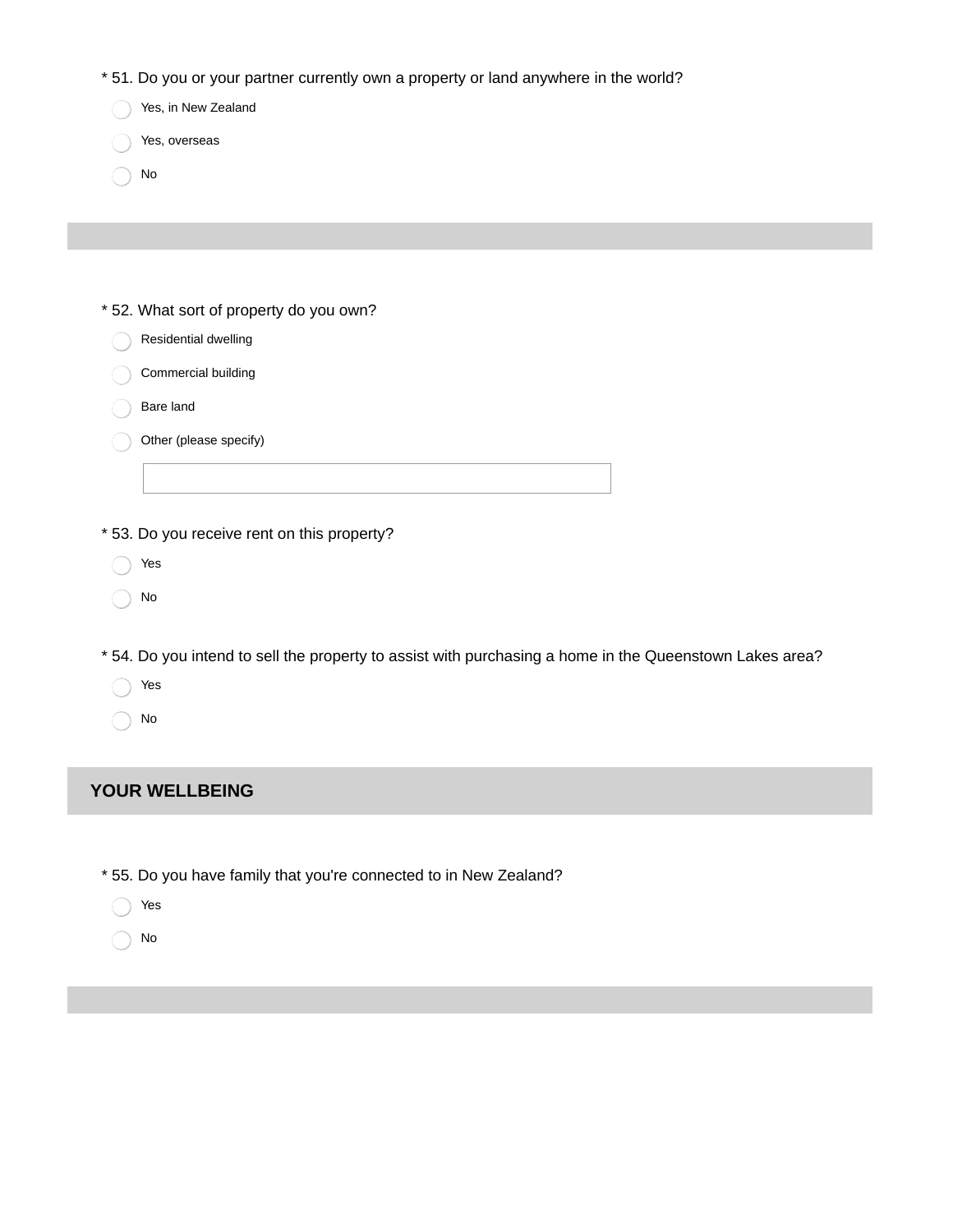\* 56. Where in New Zealand are your family located? (Select all that apply)

In the Queenstown Lakes area

Elsewhere in the South Island of New Zealand

In the North Island of New Zealand

57. In which of the following ways do you feel supported by the community around you? Through: (select all \* that apply)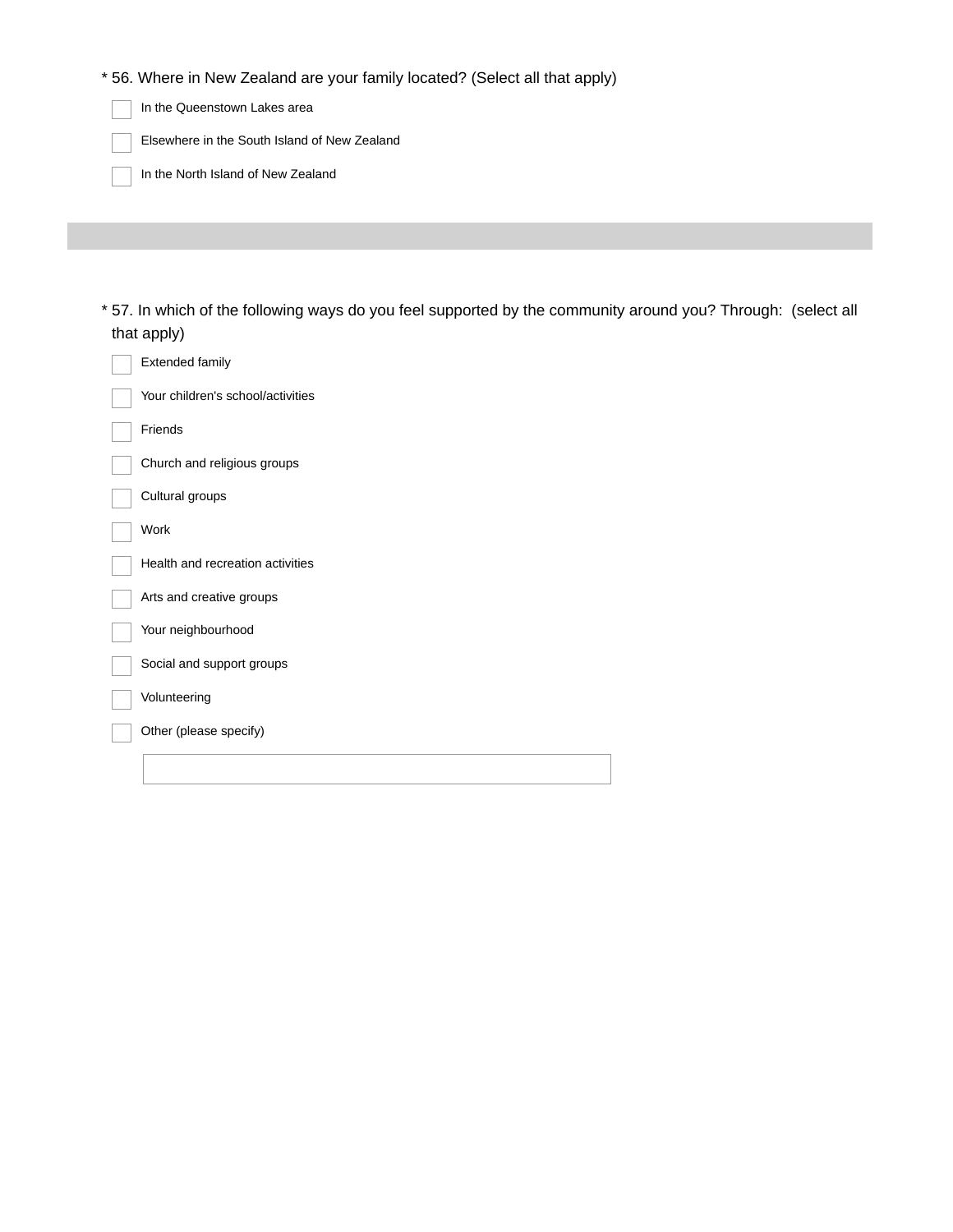### \* 58. In response to COVID-19, how much do you worry about the following?

|                                                         | Not worried at all | Slightly worried | Extremely worried | Not applicable |
|---------------------------------------------------------|--------------------|------------------|-------------------|----------------|
| My physical health                                      |                    |                  |                   |                |
| My mental/emotional<br>health                           |                    |                  |                   |                |
| The impact on my<br>relationship                        |                    |                  |                   |                |
| The wellbeing of my<br>family and friends               |                    |                  |                   |                |
| My work and income                                      |                    |                  |                   |                |
| Keeping up with financial<br>commitments                |                    |                  |                   |                |
| My savings                                              |                    |                  |                   |                |
| My level of debt                                        |                    |                  |                   |                |
| Impact on local<br>businesses                           |                    |                  |                   |                |
| Travel restrictions                                     |                    |                  |                   |                |
| My ability to remain in<br>the Queenstown Lakes<br>area |                    |                  |                   |                |
| My ability to remain in<br>New Zealand                  |                    |                  |                   |                |
| Security of my home                                     |                    |                  |                   |                |
| Putting food on my table                                |                    |                  |                   |                |
| Heating my home over<br>winter                          |                    |                  |                   |                |
| Other (please specify)                                  |                    |                  |                   |                |
|                                                         |                    |                  |                   |                |

59. Since the COVID-19 lockdown, have you visited the QLDC website to complete a Welfare Registration \* form?

Yes

No

Haven't heard of this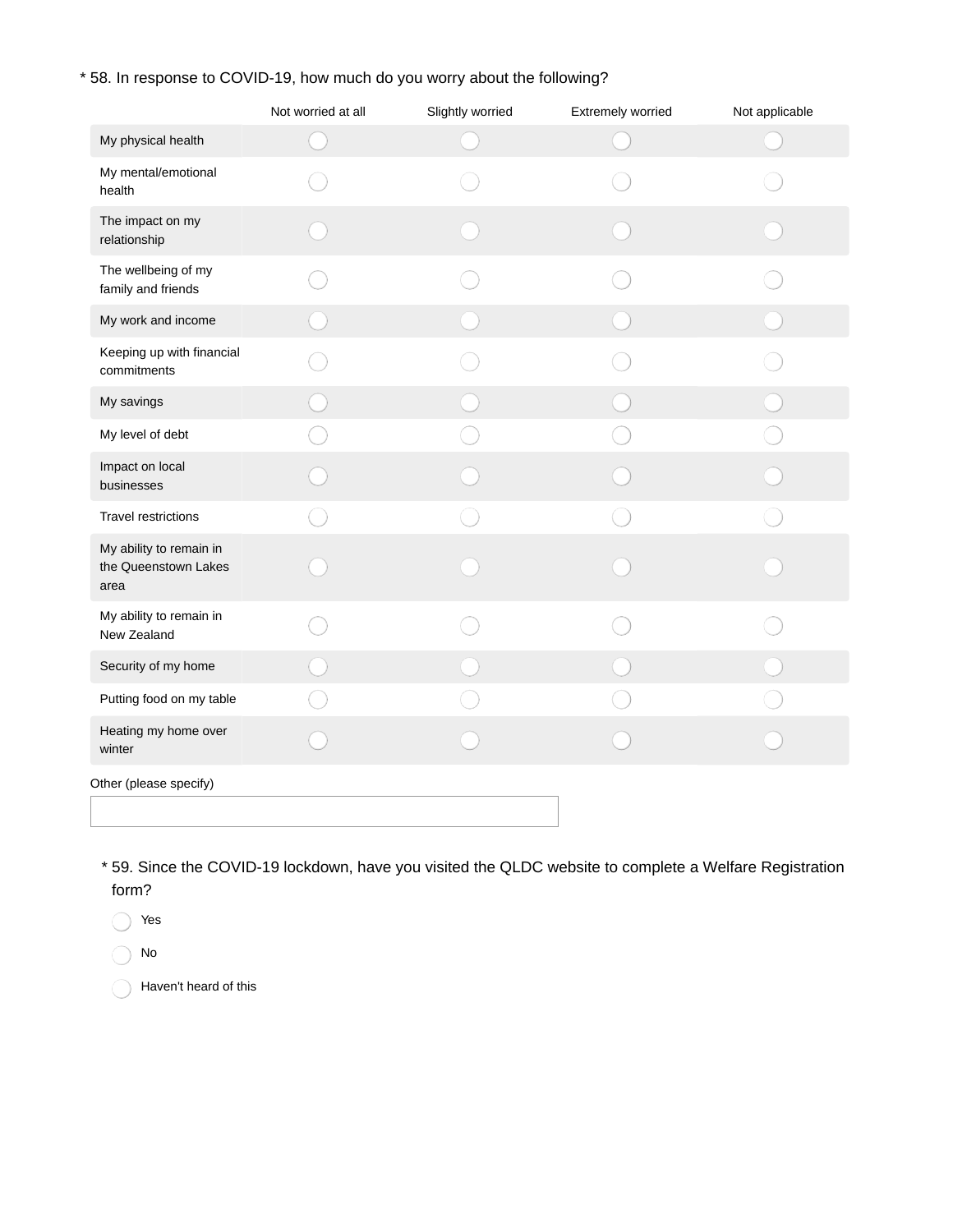\* 60. What, if any, of the following changes have you made since COVID-19 lockdown? (Select all that apply)

| Reduced rent                     |
|----------------------------------|
| Cutting surplus spending         |
| Using my car less                |
| Not using car                    |
| Reduced debt repayments          |
| Stopped debt repayments          |
| Reduced savings                  |
| Stopped savings                  |
| Stopped insurances               |
| Tight grocery budget             |
| Skipping meals                   |
| Reduced heating                  |
| Not using heating at all         |
| Borrowing from friends or family |
| Going into debt to live          |
| Other (please specify)           |
|                                  |

61. Which, if any, of the following positive experiences have you encountered due to COVID-19 lockdown? \* (Select all that apply)

| Stronger sense of personal commitment to New Zealand |
|------------------------------------------------------|
| More time for other activities (e.g. hobbies)        |
| More time for physical exercise                      |
| Greater appreciation of our environment              |
| More time with family at home                        |
| More time to connect with family living elsewhere    |
| Stronger connections with neighbours                 |
| Business or employment opportunities                 |
| More time to help others in the community            |
| No positive experiences                              |
| Other (please specify)                               |
|                                                      |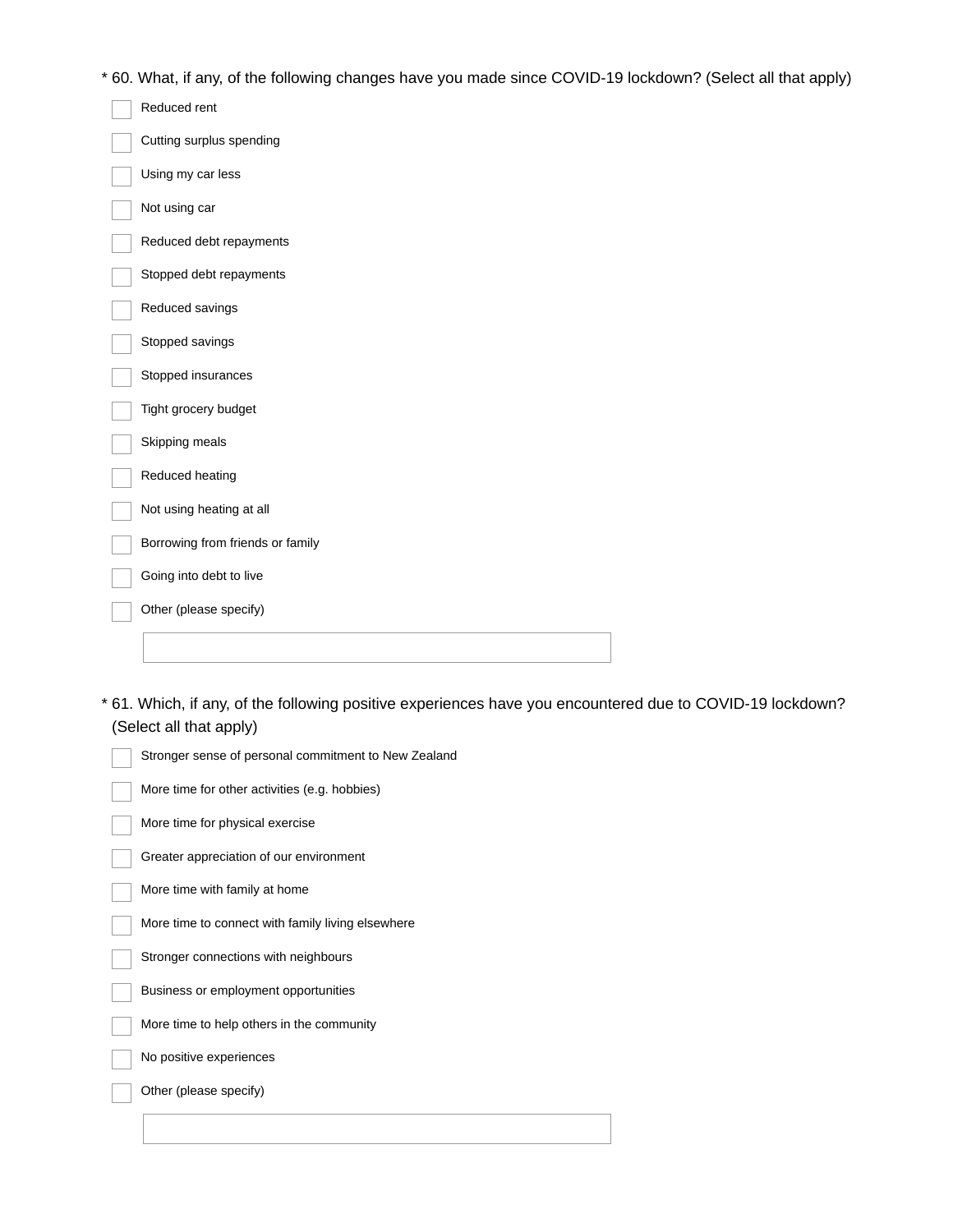#### ABOUT THE QUEENSTOWN LAKES COMMUNITY HOUSING TRUST

- \* 62. Are you aware of the Queenstown Lakes Community Housing Trust?
	- Yes
	- No
- \* 63. How did you hear about the Community Housing Trust?
	- Word of mouth
	- Through family / friends
	- Through my employer
	- Citizen's Advice Bureau
	- From a real estate or property agent
	- Housing Trust website
	- Other (please specify)

\* 64. Are you aware of the following Housing Trust programmes? (Select all that apply)

| Affordable Rental |
|-------------------|
| <b>Rent Saver</b> |

Shared Ownership

- Secure Home
- Senior Housing
- None of the above